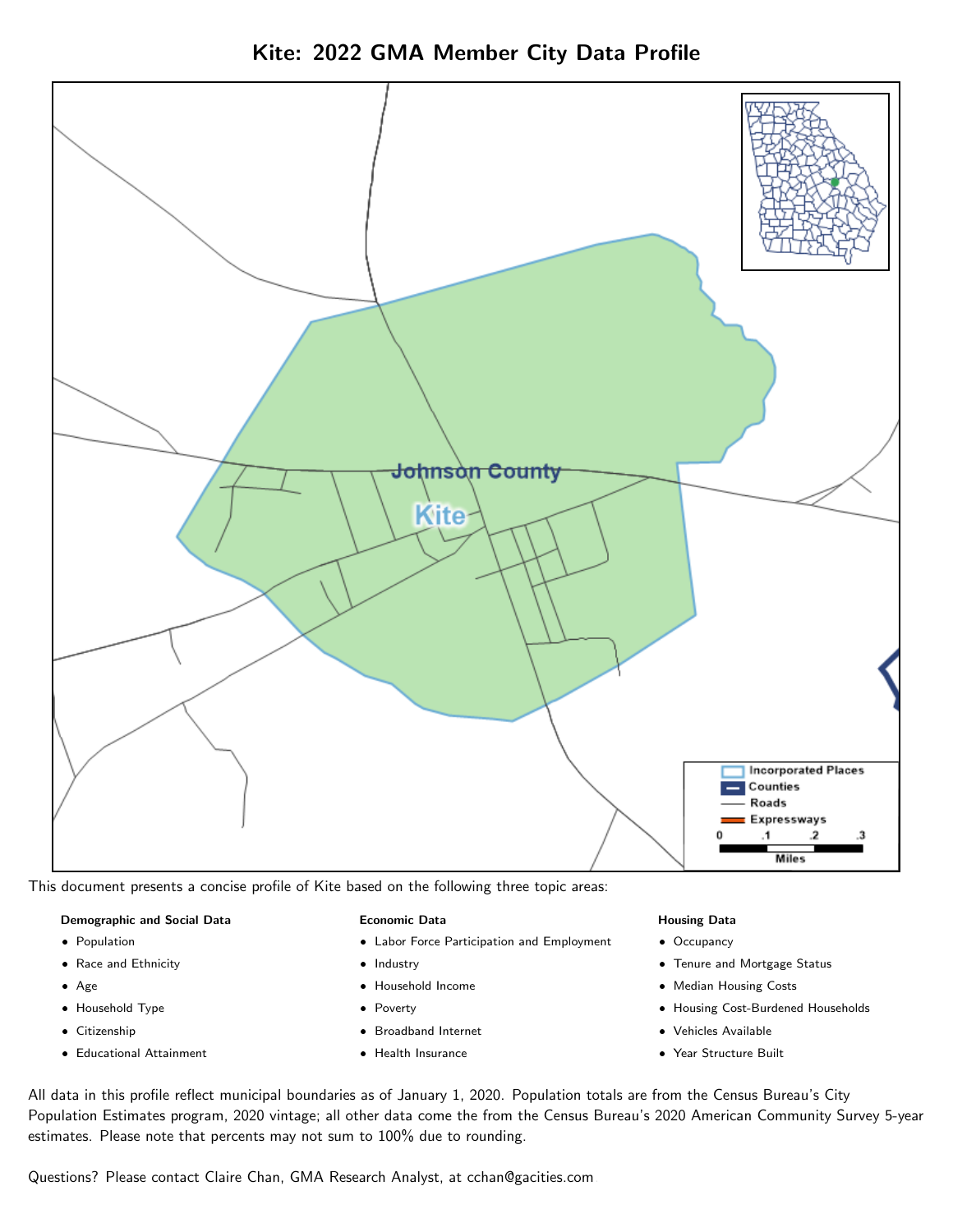# Kite: Demographic and Social





# **Citizenship**

| Native Born<br>100% |  |
|---------------------|--|
|                     |  |

Race and Ethnicity



Source: U.S. Census Bureau, City Population Estimates, 2020 vintage Source: American Community Survey, 2020 5-year estimates, table B03002

## Household Type



Source: American Community Survey, 2020 5-year estimates, table B01001 Source: American Community Survey, 2020 5-year estimates, table B11001

## Educational Attainment



Source: American Community Survey, 2020 5-year estimates, table B05002 Source: American Community Survey, 2020 5-year estimates, table B15002

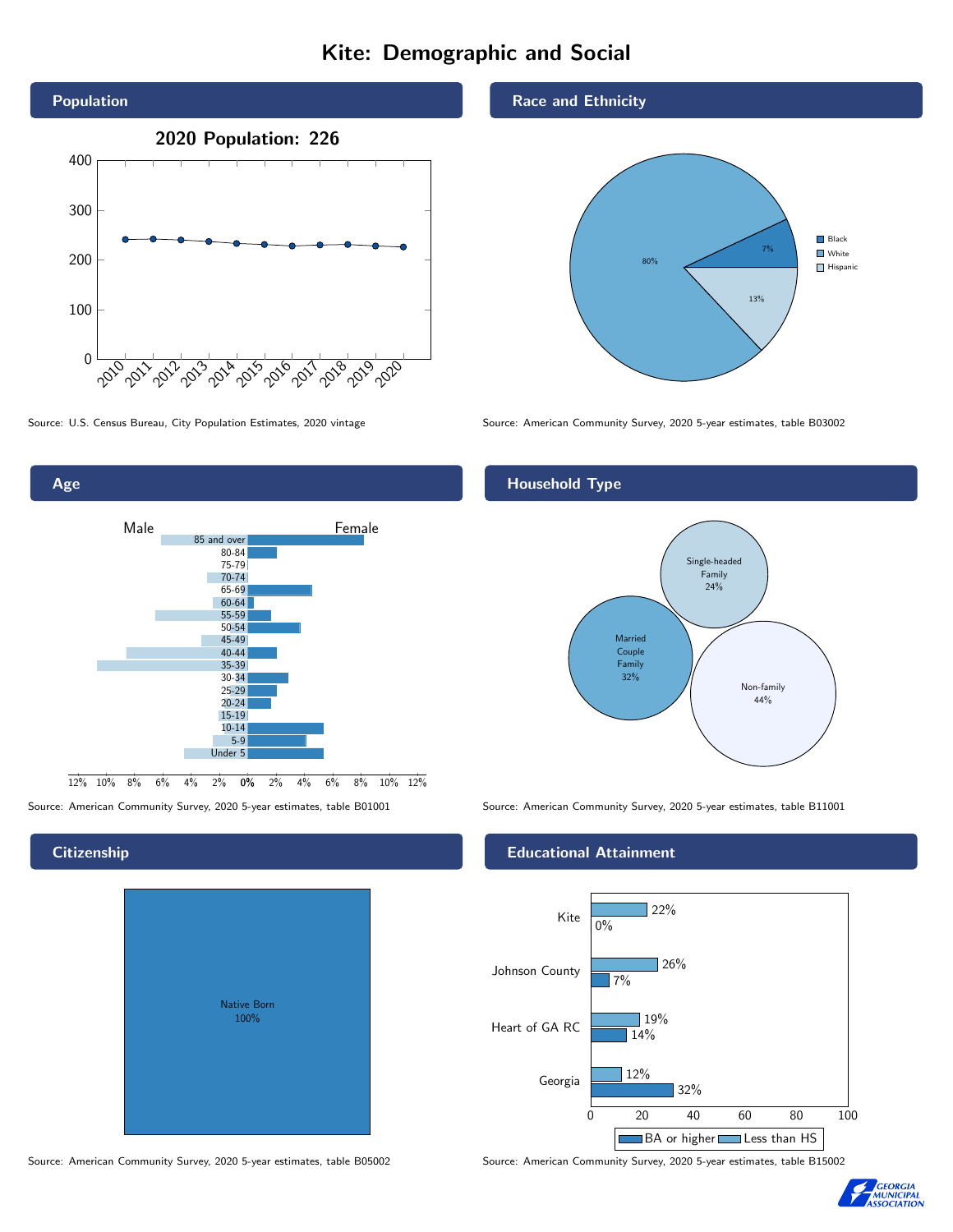# Kite: Economic



Source: American Community Survey, 2020 5-year estimates, table B23001 Note: Unemployment rate is based upon the civilian labor force.

# Industry

Poverty

| Agriculture, forestry, fishing and hunting, and mining      | 3%    |
|-------------------------------------------------------------|-------|
| Construction                                                | 30%   |
| Manufacturing                                               | 26%   |
| <b>Wholesale Trade</b>                                      | $0\%$ |
| Retail Trade                                                | $0\%$ |
| Transportation and warehousing, and utilities               |       |
| Information                                                 | $0\%$ |
| Finance and insurance, real estate, rental, leasing         |       |
| Professional, scientific, mgt, administrative, waste mgt    |       |
| Educational services, and health care and social assistance |       |
| Arts, entertainment, recreation, accommodation, food        |       |
| service                                                     |       |
| Other services, except public administration                |       |
| Public administration                                       |       |

Source: American Community Survey, 2020 5-year estimates, table C24030



Source: American Community Survey, 2020 5-year estimates, tables B19013 and B19025 Source: American Community Survey, 2020 5-year estimates, table B17010



Georgia  $14%$ 

23%

 $31%$ 

35%

 $\sqrt{20\%}$ 

23%

27%

0 20 40 60 80 100

Total Population Children

55%

# **Health Insurance**

Heart of GA RC

Johnson County

Kite



Source: American Community Survey, 2020 5-year estimates, table B28002 Source: American Community Survey, 2020 5-year estimates, table B18135